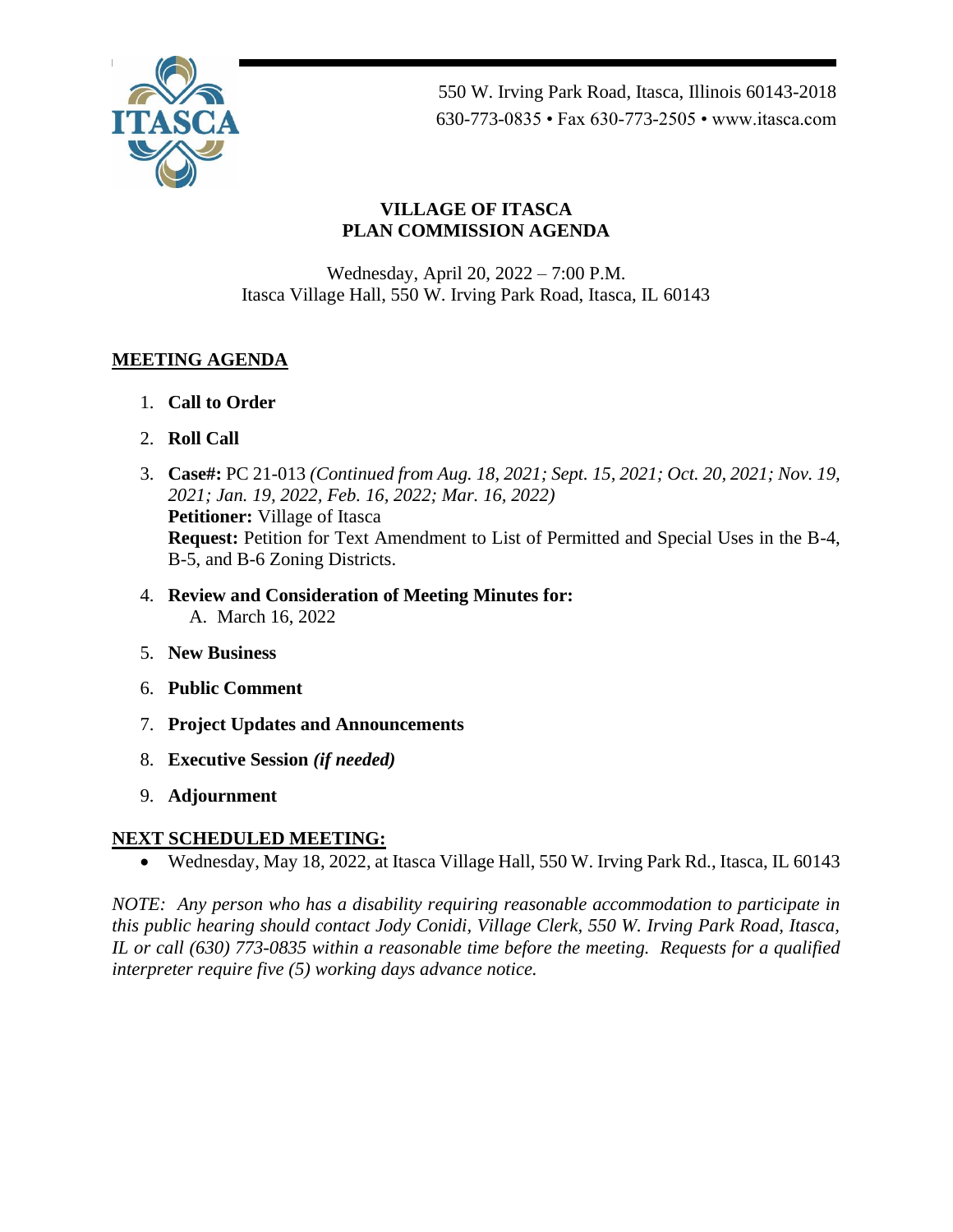

## 1. **Call to Order:**

The Village of Itasca Plan Commission Meeting called to order by Chairman Holmes at 7:00 pm.

## 2. **Roll Call:**

**Present:** Commissioners Frank Carello, Christopher McAllister, Krista Ray, Anthony Russo, and Chairman Jeffrey Holmes.

**Absent:** Commissioner Eric Swets.

**Others Present:** Mr. Mo Khan, Village Planner; Mr. Christian Ketter, Village Attorney

- 3. **Case #:** PC 21-013 *(Continued from Aug. 18, 2021; Sept. 15, 2021; Oct. 20, 2021; Nov. 19, 2021; Jan. 19, 2022; Feb. 16, 2022)* **Petitioner:** Village of Itasca **Request:** Petition for Text Amendment to List of Permitted and Special Uses in the B-4, B-5, and B-6 Zoning Districts.
	- a. **Call for a Motion to Open:** Chairman Holmes called for a motion to open the public hearing. **Motion:** Commissioner Ray. **Second:** Commissioner Carello.

**Voice Vote: Yes:** All. **No:** None. **Motion: Passes.**

### b. **Discussion:**

Mr. Khan provided an update on the draft text amendments including that there is not going to be a consolidation for Downtown Zoning Districts, limiting office uses to multi-tenant buildings, not requiring a Special Use for outdoor dining, and using the Site Plan & Planned Development process to stipulate exact uses permitted for new developments.

Commissioners had concerned regarding how the office use restriction would be written into the code and enforced. Mr. Khan stated staff would take that into consideration when drafting the text amendments.

c. **Call for a Motion to Continue:** Chairman Holmes called for a motion to continue the public hearing to April 20, 2022. **Motion:** Commissioner Ray. **Second:** Commissioner Russo.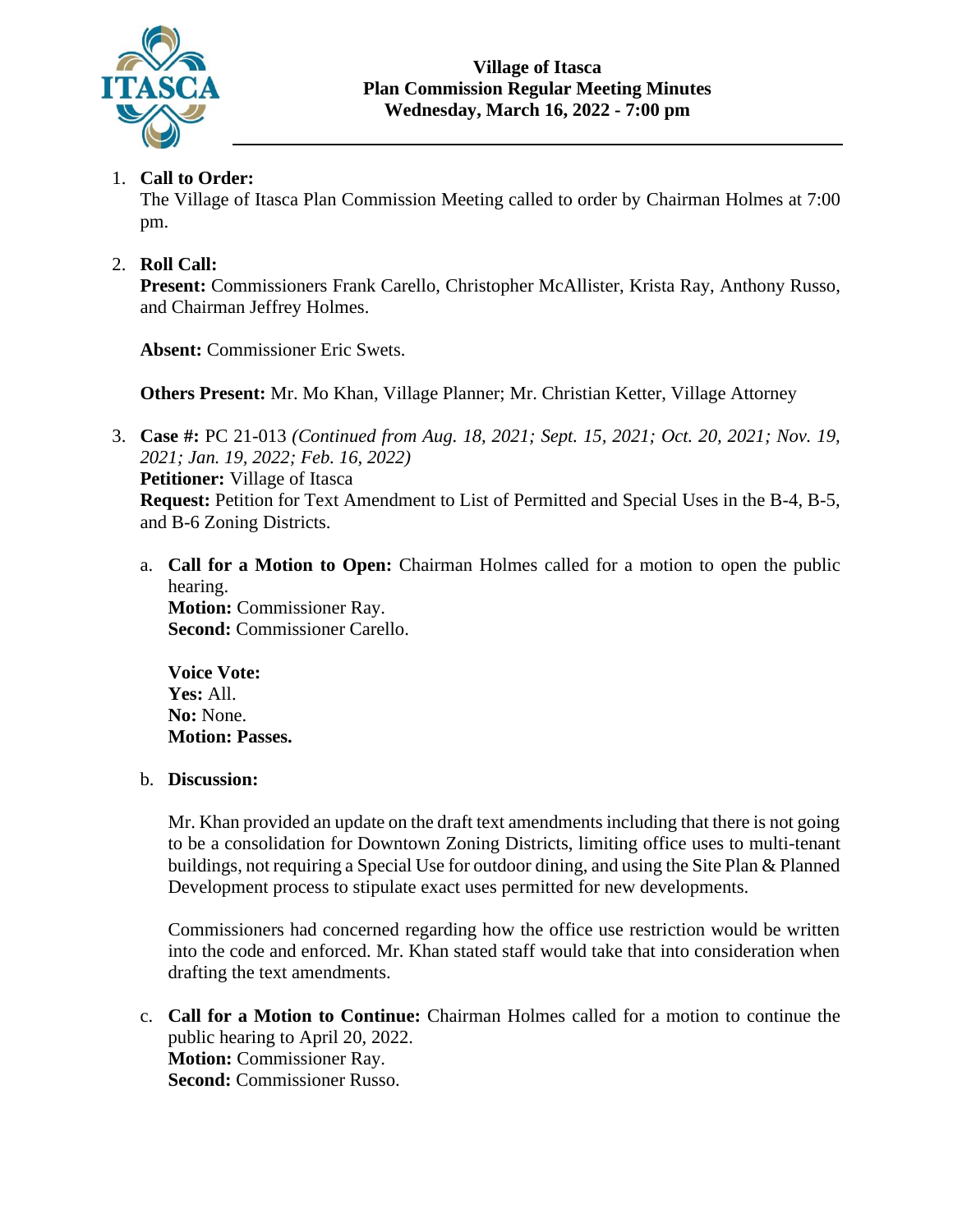Plan Commission Regular Meeting Minutes March 16, 2022 Page 2

> **Voice Vote: Yes:** All. **No:** None. **Motion: Passes.**

#### 4. **Review and Consideration of Meeting Minutes for:**

**Call for a Motion to Approve:** Chairman Holmes called for a motion to approve the following Regular Meeting Minutes with the noted revisions: A. February 16, 2022

**Motion:** Commission Ray. **Second:** Commissioner Carello.

**Voice Vote: Yes:** All **No:** None. **Motion: Passes.**

- 5. **New Business:** None.
- 6. **Public Comments:**  None.

#### 7. **Project Updates and Announcements:**

Mr. Khan provided a summary of upcoming cases including a Planned Development to the Bridge Point Itasca / Heidner Development and Andrene Ln. Annexation & Rezoning.

Mr. Khan provided a summary of Village Board outcomes on recent Plan Commission Public Hearings, including the Downtown Strategic Action Plan, Fence Code Text Amendment, and the ComEd Northern Expansion projects.

Mr. Khan notified the Plan Commission that Holladay Properties will be holding an open house for their proposed Itasca Station Development on March 23, 2022 at the Itasca Library.

The Commission had questions regarding an on-going residential project at George St. Mr. Khan provided background and an update to the Commissioners.

#### 8. **Executive Session:**

None.

#### 9. **Meeting Adjourned:**

**Call for a Motion:** Chairman Holmes called for a motion to adjourn: **Motion: Commissioner Ray**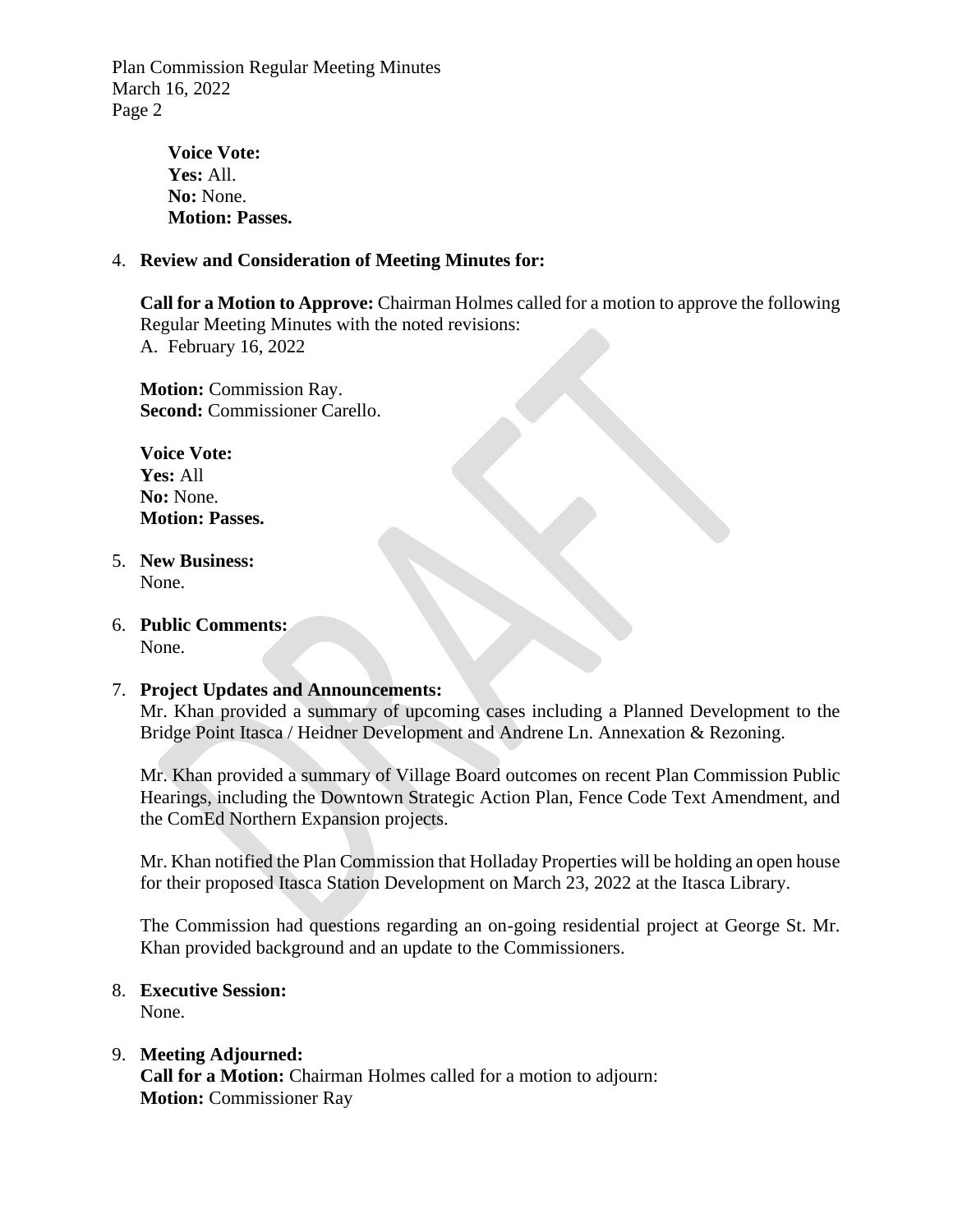Plan Commission Regular Meeting Minutes March 16, 2022 Page 3

**Second:** Commissioner Carello.

**Voice Vote: Yes:** All. **No:** None. **Motion: Passes.**

Meeting adjourned at 7:22 P.M.

### **NEXT SCHEDULED MEETING**

The next meeting scheduled for Wednesday, April 20<sup>th</sup>, 2022, at 7:00 pm

Submitted this 16<sup>th</sup> day of March 2022

\_\_\_\_\_\_\_\_\_\_\_\_\_\_\_\_\_\_\_\_\_\_\_\_\_\_\_\_\_\_\_

Mo Khan, Village Planner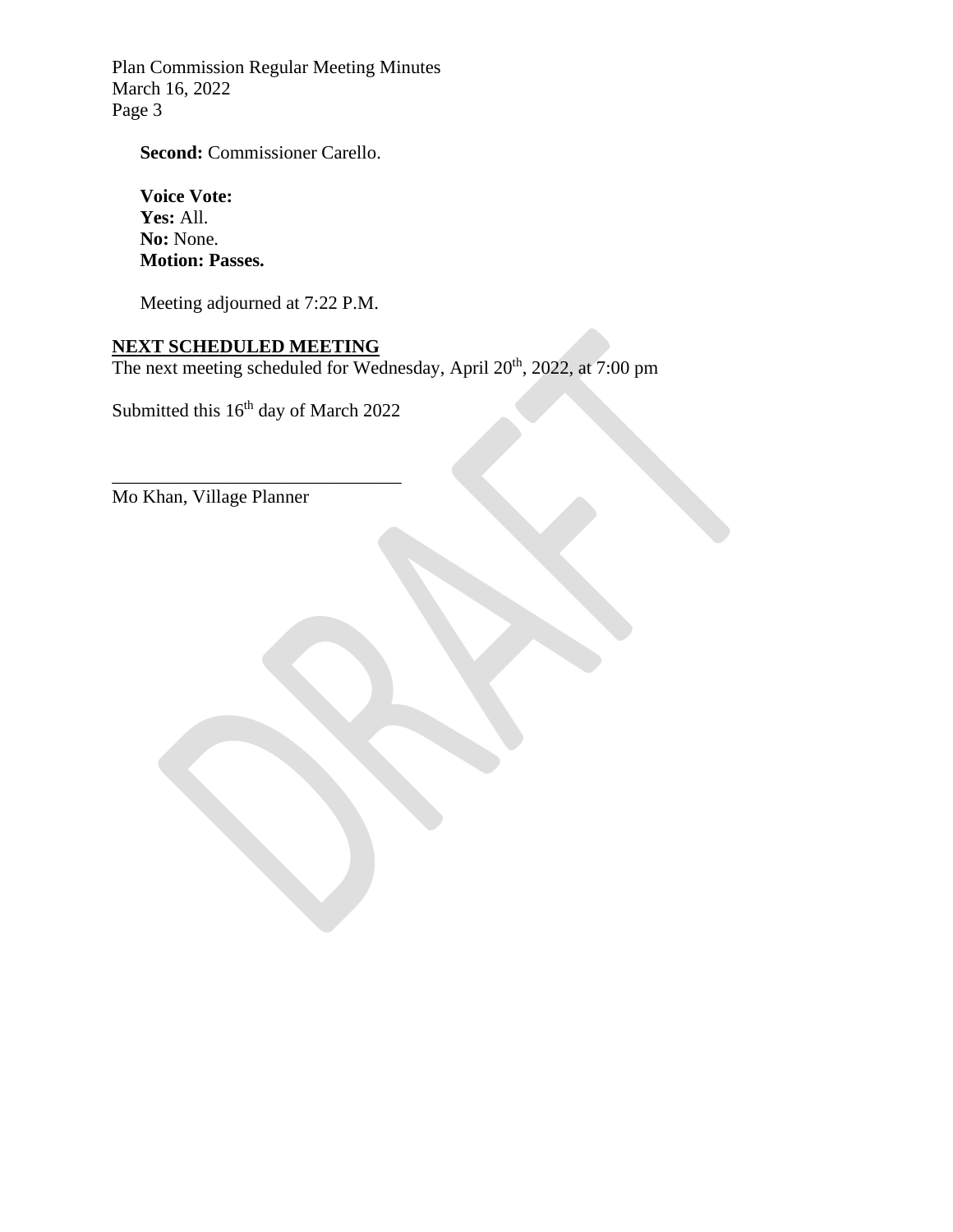

# **Village of Itasca Community Development Department**

550 W. Irving Park Road, Itasca, IL 60143 PHONE: 630-773-5568 | E-MAIL: [COMMDEV](mailto:commdev@itasca.com)@ITASCA.COM [www.itasca.com](http://www.itasca.com/)

**PUBLIC HEARING DATE: APRIL 20, 2022 PC 21-013**

## **TITLE: Text Amendment to Downtown Zoning District Uses**

**PROPOSAL:** The Village of Itasca is requesting the following Text Amendments to the Village of Itasca Zoning Ordinance related to the following:

- 1. Sec. 8.06-1 and -2 for Permitted Uses and Special Uses, respectively, in the B-4 Traditional Downtown North Business District.
- 2. Sec. 8.07-1 and -2 for Permitted Uses and Special uses, respectively, in the B-5 Traditional Downtown South Business District.
- 3. Sec. 8.08-1 and -2 for Permitted Uses and Special Uses, respectively, in the B-6 Irving Park Road Business District.

## **BACKGROUND**

The Village is currently in the process of updating its Downtown Strategic Action Plan. One of the items discussed early on amongst Village Staff and its Consulting Team is the need to update the list of permitted and special uses for the Downtown Zoning Districts to eliminate uses which are outdated, do not comply with the intent of the zoning districts, and to consider including uses which are considering "up and coming" and would foster a more vibrant Downtown Itasca.

Though the update of the Downtown Strategic Action Plan is in Phase 2 of 3 of the process, Village Staff knows that the proposed text amendments will require multiple meetings and lengthier discussions to ensure that once the text amendments are finalized and potentially adopted by the Village Board, the code continues to foster development and vibrancy in the downtown, and not require another update within a few years.

### **PROPOSED TEXT AMENDMENTS**

Village Staff is recommending the following:

- 1. Eliminate Outdated Uses
- 2. Eliminate & Prohibit Uses that do not meet the intent of the Downtown Zoning Districts
- 3. Consolidate Similar/Like Uses
- 4. Remove Regulations/Restrictions on Uses

Based on the discussion during the Plan Commission Public Hearing, the specific text amendments are being highlighted: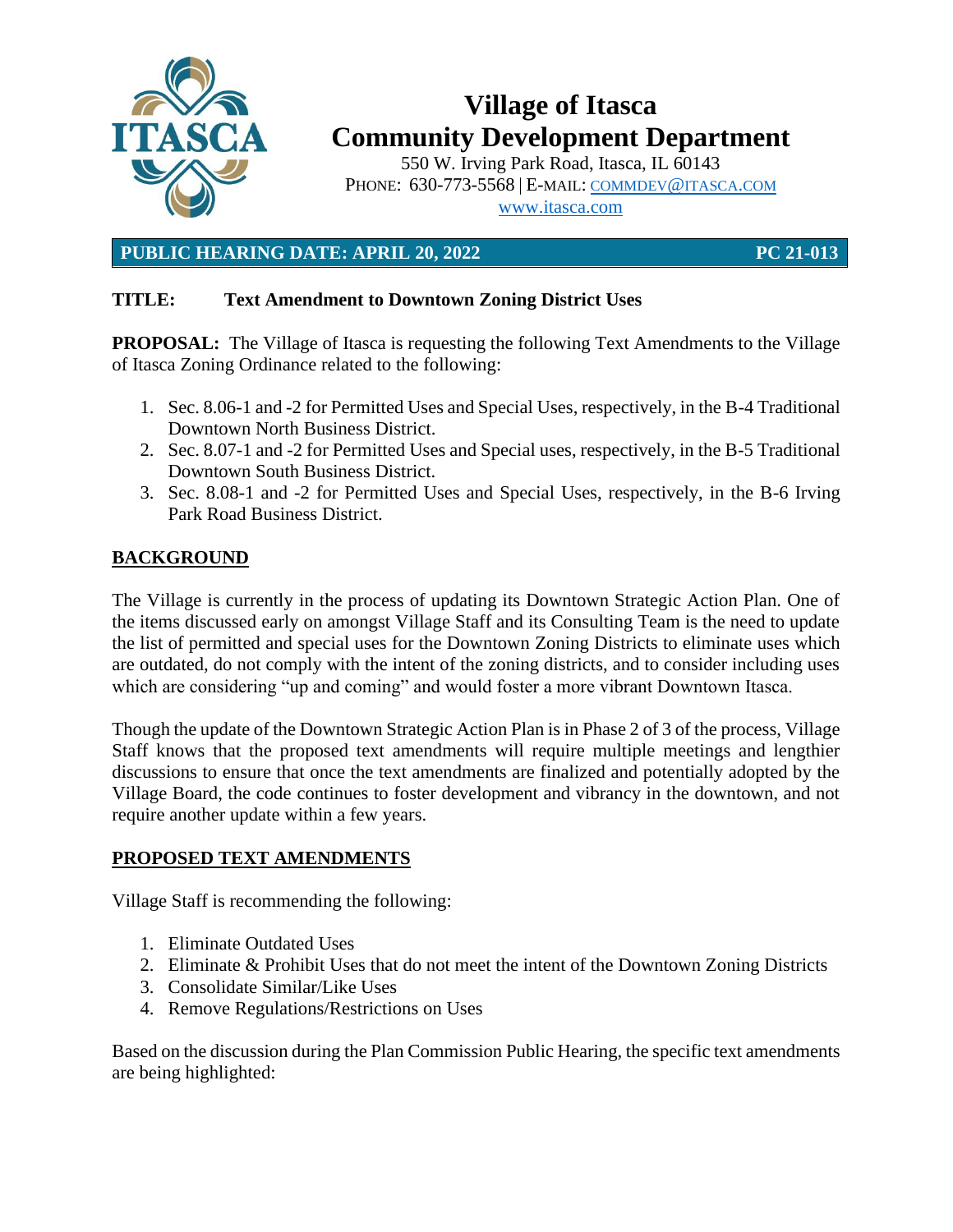- 1. Permitting Business Offices Uses in all three Downtown Zoning Districts when located in a multi-tenant building and when the space does not exceed 2,000 ft.<sup>2</sup>, however, the square footage limitation does not apply when the business occupies an office space located above the first floor.
- 2. Permitting Restaurants to have an accessory outdoor dining space.
- 3. Prohibiting age-restricted retail uses such as tobacco/vape shop, adult bookstores, and the like in all three Downtown Zoning Districts

#### **DOCUMENTS ATTACHED**

- 1. Exhibit A: Proposed Text Amendment (Red-Line Version)
- 2. Exhibit B: Proposed Text Amendment (Clean Version).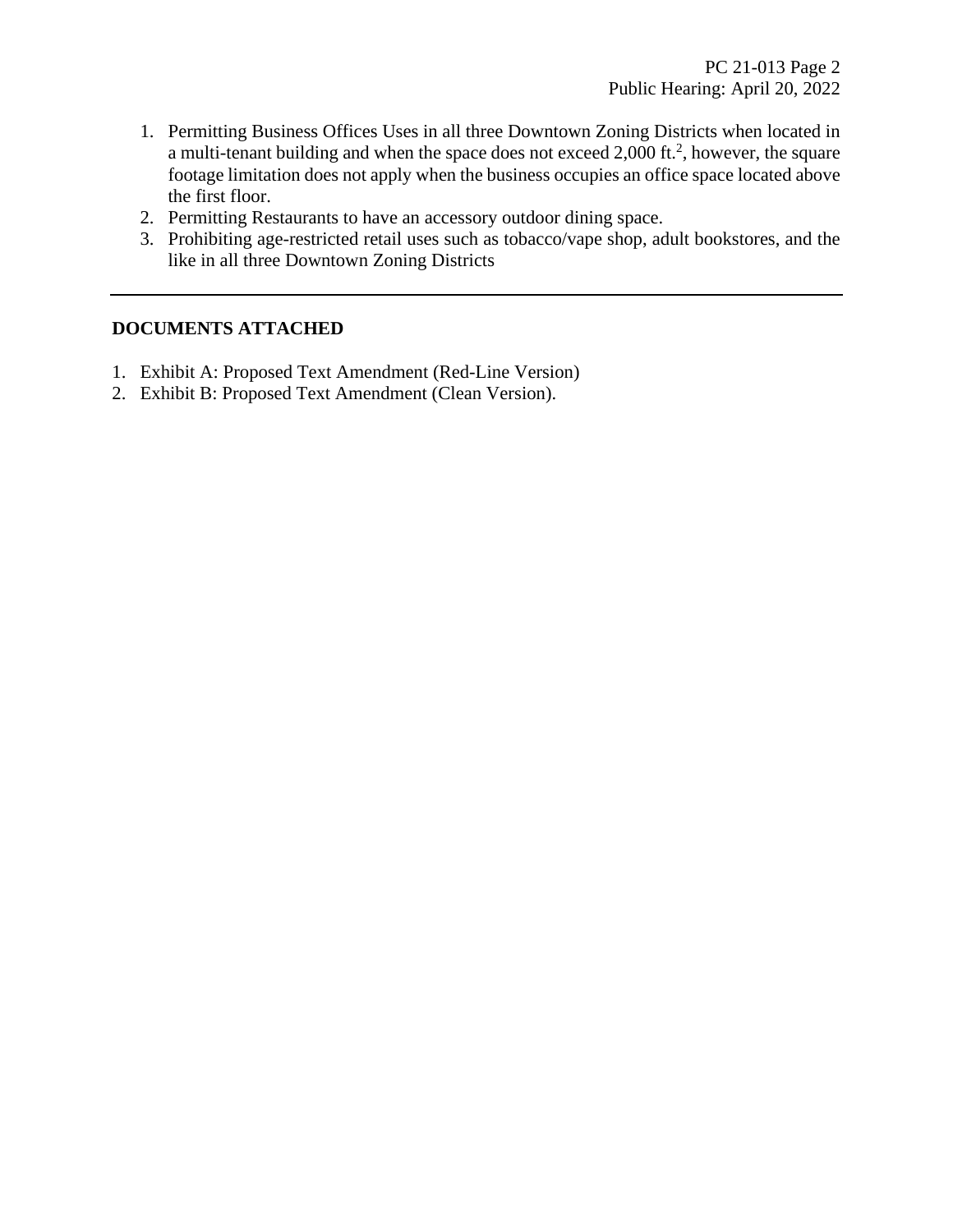#### 8.6 **8.06 B-4 TRADITIONAL DOWNTOWN NORTH BUSINESS DISTRICT**

The B-4 Traditional Downtown North Business District is designed for the

traditional downtown core of the Village, north of the railroad tracks, comprising retail, residential and limited office and government facilities. Within the B-4 Traditional Downtown Business District, the Downtown Design Guidelines shall apply.

1. **Permitted Uses:** The following uses are permitted:

a. Uses permitted in B-1 Local Business District, excluding office uses

b. Antique Shops

e.a. Book& General Houseware Retail and stationary stores/or Repair

d. Camera and photographic supply stores

e. Catering establishments limited to five (5) employees

f. Cellular phone stores

b. ChinaBakeries, Coffee Shops, and other similar food-service businesses

g.c.Barber Shops and glassware storesBeauty Salons

d. Business & Retail-Oriented Print Shops

h.e. Clothing, Shoe, Dressmaking and costume rental shops/or Tailor Shops

f. CoinConvenience Stores

g. Dwelling-Units, when located on the 2nd Floor or above

h. Dry-Cleaning Services with off-site processing

i. Electronic Equipment Sales, Rental, and philatelie/or Repair

i. Food Stores, including but not limited to grocery stores, butcher shops, and delicatessens.

**j.** Computer and software rentals, sales and service

k. Craft store

l. Custom dressmaking

m. Dry goods stores

k. Fitness Centers/Facilities

l. Flower shopsShop with an Accessory Greenhouse

m. General Retail Stores, including but not limited to book, jewelry, office supply, toy stores but not those selling primarily age-restricted products, such as tobacco/vape, adult bookstores, unless specifically listed as a permitted use.

n. Home-Improvement and/or Interior Decoration Display & Design Services with Accessory Retail

o. Liquor/Beer Store

n.p. Music, Sporting Goods & Recreational Equipment Sales, Rental, and conservatories/or Repair

o. Gift shops

p. Hobby shops, for retailing of items to be assembled or used away from the premises

q. Jewelry stores, including watch repair

r. Locksmith shops

s. Musical instruments, sales and repair

t. Office supply stores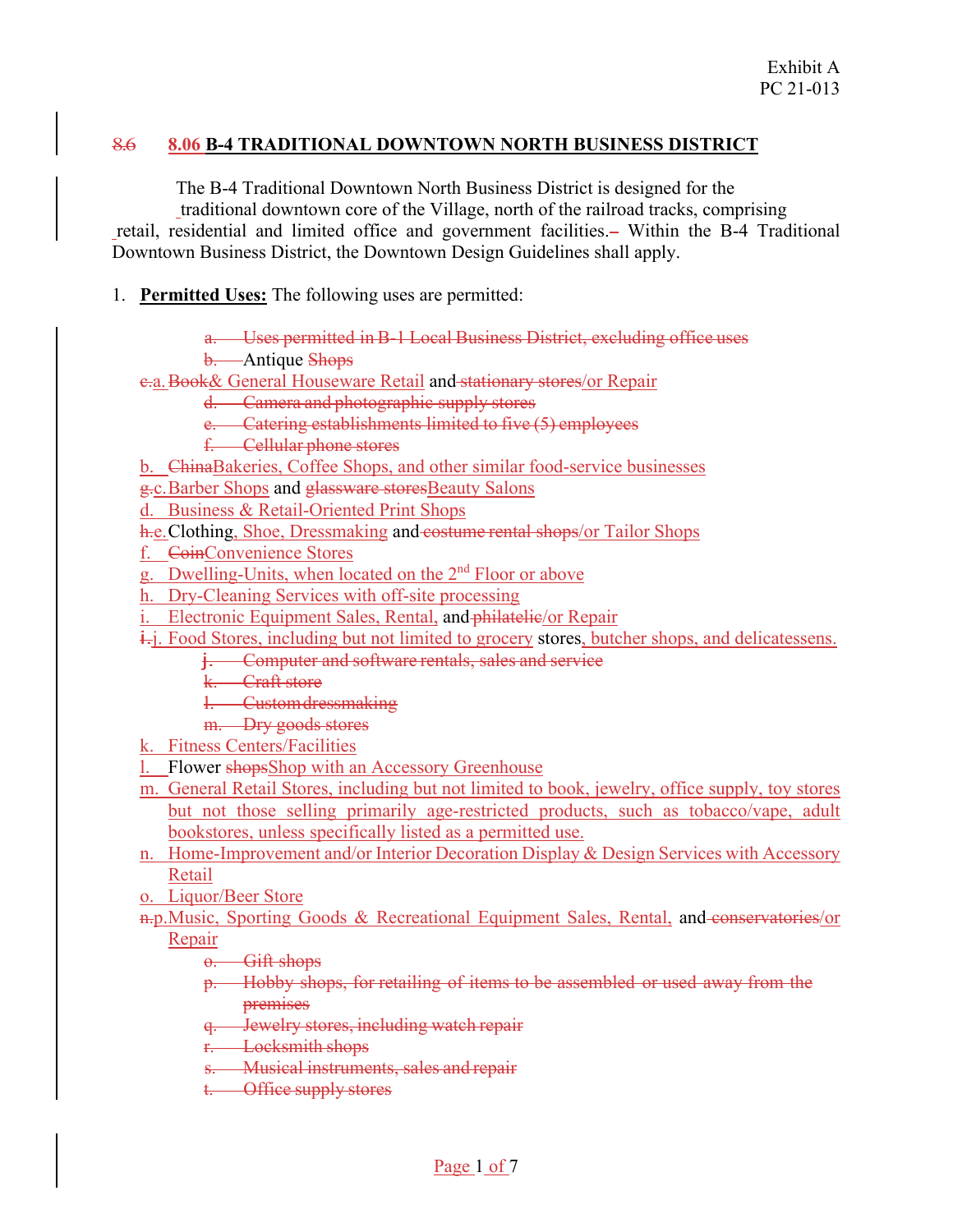q. Offices, Businesses when the following conditions are met:

(1) Located in a Multi-Tenant Building

(2) Office does not exceed 2,000 square feet except when located above the  $1<sup>st</sup>$  Floor

r. Offices, Medical/Dental

- u.s. Pet shops; Shops, including grooming services, but not including animal hospitals and/or kennels.
	- v. Picture framing, when conducted on the premises, for retail trade
	- w. Record, tape and disc rentals and sales

#### t. Pharmacies

x.u.Restaurants, when no entertainment or dancing is provided

y. Shoe repair shops

z. Tailor shops aa.

**Tobacco** shops bb.

Toy shops

cc. TV, VCR, and video rentals, sales and service establishments.

- (1) Accessory Outdoor Seating shall be permitted
- 2. **Special Uses:** The following uses may be allowed by a Special Use Permit in accordance with the provisions of the Administration Section 14.00 of this Ordinance.
	- a. Special uses allowed in a B-1 Local Business District
	- b. Banks and financial institutions which do not include drive-in or drivethrough facilities
	- c. Bath and kitchen stores, retail, sales, displays and design services
	- d. Dwelling units when above the first (1st) story
	- a. Banks and Financial Institutions
	- e.b. Fire stations Stations
		- f. Interior decorating shops, including upholstery and making of draperies, slip covers and other similar articles when conducted as part of the retail operation and secondary to the principal use
	- c. Home-Improvement and/or Interior Decoration Display & Design Services with Retail
	- d. Libraries
	- e. Laundromats
	- g.f. Meeting halls & Banquet Halls
	- h.g. Parking lots Lots for passenger vehicles only Passenger Motor Vehicles
	- h. i. Planned Developments
	- i. Police Stations
	- j. Post Offices
		- k. Radio and television towers
		- 1. Restaurants, including live entertainment and dancing
		- m. Taverns or cocktail lounges, where no dancing or live entertainment is provided.
	- k. Public utility and/or service uses: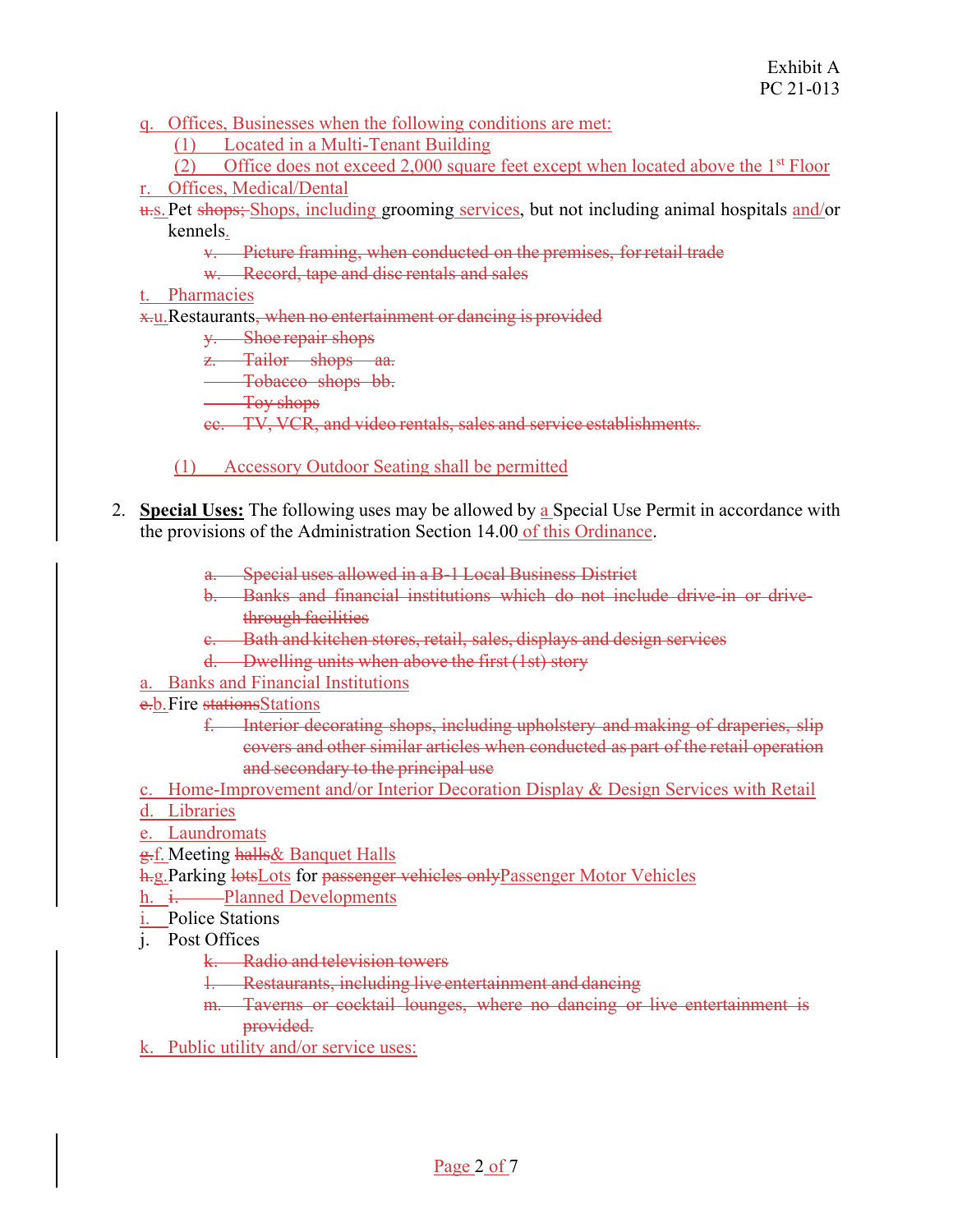- (1) Essential services, including fully automated gas regulating stations and telephone exchanges; private or public utility substations or transmission corridors with a capacity no greater than 34 kilovolts.
- (2) Railroad passenger stations when not located on railroad property.
- (3) Sewage treatment plants.
- (4) Waterworks, reservoirs, pumping stations, filtration plants, public.
- (5) Other public or private utility service uses or buildings.
- l. Residential Uses:
	- (1) Two-Family Dwellings
	- (2) Semi-Detached Dwellings
	- (3) Multi-Family Dwellings, including but not limited to townhomes, rowhomes, apartments, and condominiums.
- m. Temporary Buildings (see Sec. 4.14)

- a. The sale of foodstuffs, beverages or articles intended for human consumption shall be conducted wholly within an enclosed building unless otherwise recommended by the Plan Commission and approved by the Village Board, with the exception for Restaurants.
- b.a.There shall be no manufacture, processing, or treatment of products other than which is clearly incidental and essential to the retail business conducted on the same premises. c.a.Such uses, operations or products shall not be objectionable due to odor, dust, smoke,
	- noise, vibration, or other similar causes.
		- d. Dwelling units are not permitted below the second (2nd) story.
- b. There shall be no manufacture, processing, or treatment of products other than which is clearly incidental and essential to the retail business conducted on the same premises.
- c. Such uses, operations or products shall not be objectionable due to odor, dust, smoke, noise, vibration, or other similar causes.

## 8.7 **8.07 B-5 TRADITIONAL DOWNTOWN SOUTH BUSINESS DISTRICT**

The B-5 Traditional Downtown South Business District is designed for the traditional downtown core of the Village, south of the railroad tracks, comprising retail, residential and limited office and government facilities. It serves the entire community and provides a transition between more auto-oriented uses along Irving Park Road and the core, B-4 Downtown Business District. Within the B-5 Traditional Downtown South Business District, the Downtown Design Guidelines shall apply.

- 1.4. **Permitted Uses:** The following uses are permitted:
	- a. Uses permitted in a B-4 Traditional Downtown North Business District.

a. Antique & General Houseware Retail and/or Repair

b. Bakeries, Coffee Shops, and other similar food-service businesses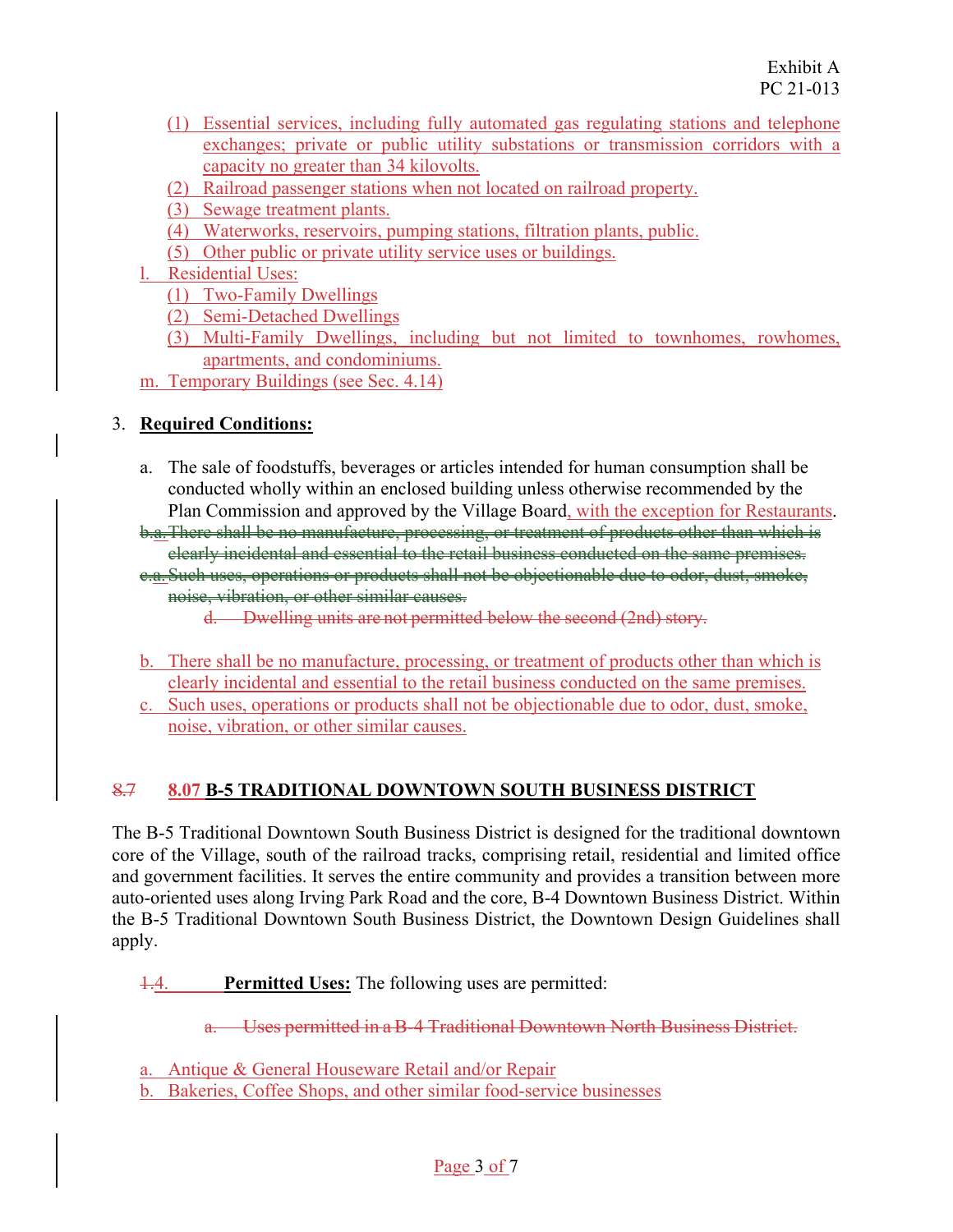- c. Barber Shops and Beauty Salons
- d. Business & Retail-Oriented Print Shops
- e. Clothing, Shoe, Dressmaking and/or Tailor Shops
- f. Convenience Stores
- g. Dwelling-Units, when located on the 2nd Floor or above
- h. Dry-Cleaning Services with off-site processing
- i. Electronic Equipment Sales, Rental, and/or Repair
- j. Food Stores, including but not limited to grocery stores, butcher shops, and delicatessens.
- k. Fitness Centers/Facilities
- l. Flower Shop with an Accessory Greenhouse
- m. General Retail Stores, including but not limited to book, jewelry, office supply, toy stores but not those selling primarily age-restricted products, such as tobacco/vape, adult bookstores, unless specifically listed as a permitted use.
- n. Home-Improvement and/or Interior Decoration Display & Design Services with Accessory Retail
- o. Liquor/Beer Store
- p. Music, Sporting Goods & Recreational Equipment Sales, Rental, and/or Repair
- v. Offices, Businesses when the following conditions are met:
	- (1) Located in a Multi-Tenant Building
	- (2) Office does not exceed 2,000 square feet except when located above the  $1<sup>st</sup>$  Floor
- q. Offices, Medical/Dental
- r. Pet Shops, including grooming services, but not including animal hospitals and/or kennels.
- s. Pharmacies
- t. Restaurants
	- (1) Accessory Outdoor Seating shall be permitted
- 2.5. **Special Uses:** The following uses may be allowed by a Special Use Permit in accordance with the provisions of the Administration Section 14.00: of this Ordinance.
	- a. Special uses allowed in a B-4 Traditional Downtown North Business District.
- d. Banks and Financial Institutions
- e. Fire Stations
- f. Home-Improvement and/or Interior Decoration Display & Design Services with Retail
- g. Libraries
- h. Laundromats
- i. Meeting & Banquet Halls
- j. Parking Lots for Passenger Motor Vehicles Only
- k. Planned Developments
- l. Police Stations
- m. Post Offices
- n. Public utility and/or service uses:
	- (1) Essential services, including fully automated gas regulating stations and telephone exchanges; private or public utility substations or transmission corridors with a capacity no greater than 34 kilovolts.
	- (2) Railroad passenger stations when not located on railroad property.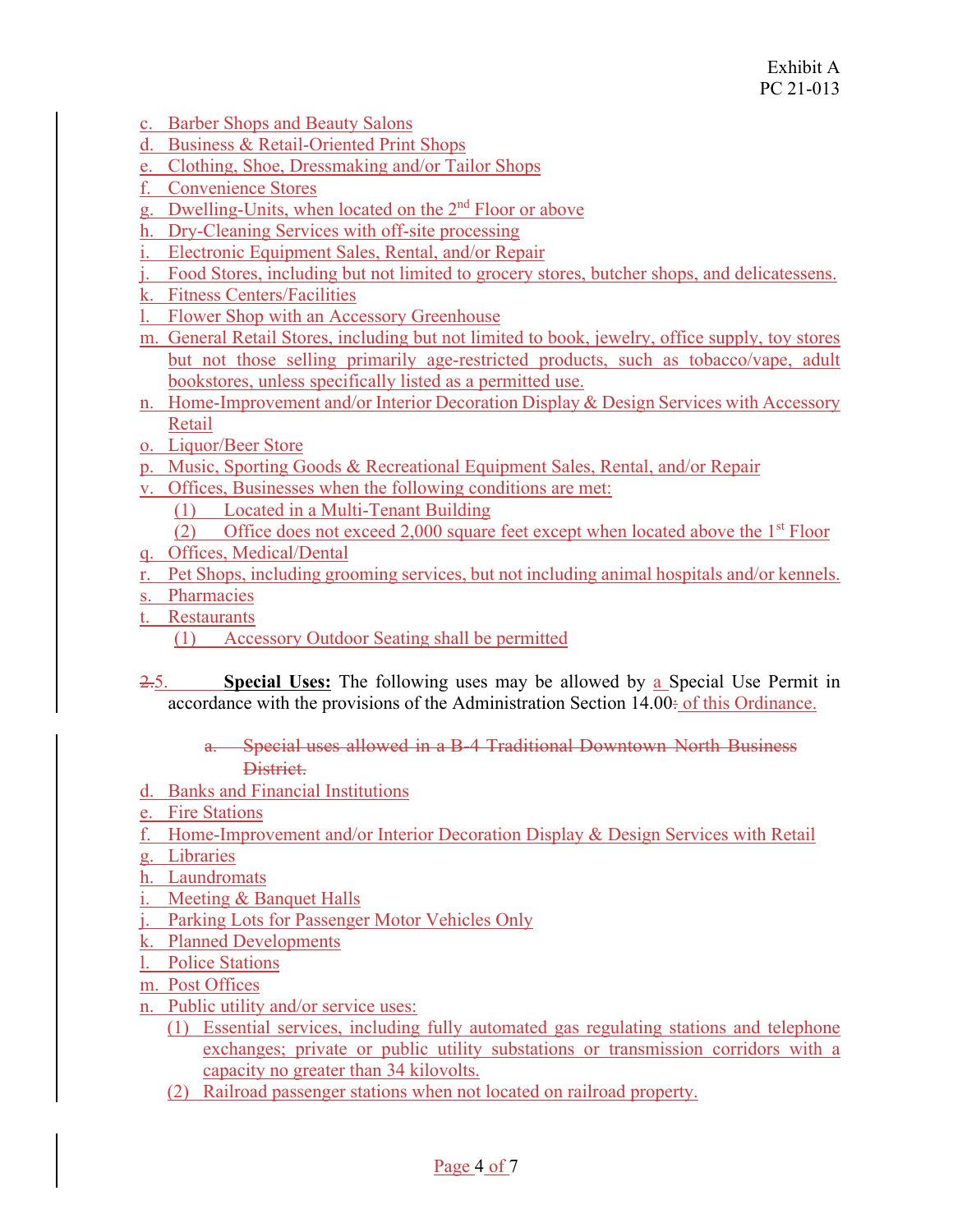(3) Sewage treatment plants.

- (4) Waterworks, reservoirs, pumping stations, filtration plants, public.
- (5) Other public or private utility service uses or buildings.
- o. Residential Uses:
	- (1) Two-Family Dwellings
	- (2) Semi-Detached Dwellings
	- (3) Multi-Family Dwellings, including but not limited to townhomes, rowhomes, apartments, and condominiums.
- p. Temporary Buildings (see Sec. 4.14)

### 3.6. **Required Conditions:**

- a. The sale of foodstuffs, beverages or articles intended for human consumption shall be conducted wholly within an enclosed building unless otherwise recommended by the Plan Commission and approved by the Village Board.
- b.q.There shall be no manufacture, processing, or treatment of products other than that which is clearly incidental and essential to, with the retail business conducted on the same premises exception for Restaurants.
- r. There shall be no manufacture, processing, or treatment of products other than which is clearly incidental and essential to the retail business conducted on the same premises.
- s. Such uses, operations or products shall not be objectionable due to odor, dust, smoke, noise, vibration, or other similar causes.
	- c. Such uses, operations or products shall not be objectionable due to odor, dust, smoke, noise, vibration, or other similar causes.
	- d. Dwelling units are not permitted below the second (2nd) story.

### **8.8 8.08 B-6 IRVING PARK ROAD BUSINESS DISTRICT**

The B-6 Irving Park Corridor District is designed to accommodate high traffic, automobileoriented commercial uses along Irving Park Road, west of the traditional downtown area. Uses permitted in this district usually require larger sites and buildings and often provideprovided services which are not compatible with other commercial or residential districts. Within the B-6 Irving Park Road Business District, the Downtown Design Guidelines shall apply.

- 1. **Permitted Uses:** The following uses are permitted:
	- a. Uses permitted in the B-3 Service Business District, excluding currency exchanges.
	- a. Antique & General Houseware Retail and/or Repair
	- b. Bakeries, Coffee Shops, and other similar food-service businesses
	- c. Barber Shops and Beauty Salons
	- d. Business & Retail-Oriented Print Shops
	- e. Clothing, Shoe, Dressmaking and/or Tailor Shops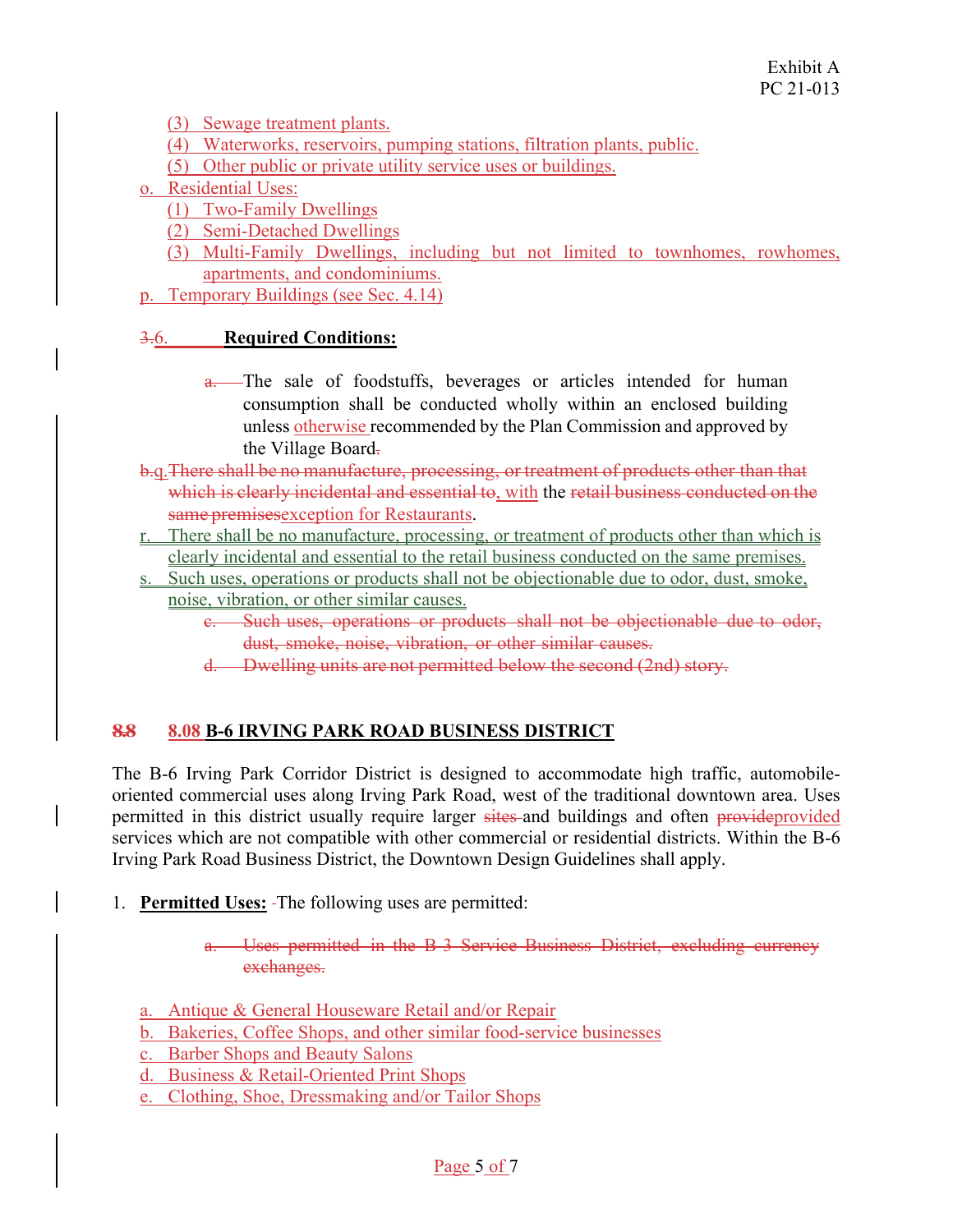- f. Concert, Music, Theatre Venue
- g. Convenience Stores
- h. Dwelling-Units, when located on the 2<sup>nd</sup> Floor or above
- i. Dry-Cleaning Services with off-site processing
- j. Electronic Equipment Sales, Rental, and/or Repair
- k. Food Stores, including but not limited to grocery stores, butcher shops, and delicatessens.
- l. Frozen Food/Meat Lockers
- m. Fitness Centers/Facilities
- n. Flower Shop with an Accessory Greenhouse
- o. General Retail Stores, including but not limited to book, jewelry, office supply, toy stores but not those selling primarily age-restricted products, such as tobacco/vape, adult bookstores, unless specifically listed as a permitted use.
- p. Liquor/Beer Stores
- q. Home-Improvement and/or Interior Decoration Display & Design Services with Accessory Retail
- r. Household Appliance Store
- s. Meeting/Banquet Halls
- t. Music, Sporting Goods & Recreational Equipment Sales, Rental, and/or Repair
- w. Offices, Businesses when the following conditions are met:
	- (1) Located in a Multi-Tenant Building
	- (2) Office does not exceed 2,000 square feet except when located above the  $1<sup>st</sup>$  Floor
- u. Offices, Medical/Dental
- v. Parking Lots for Passenger Motor Vehicles Only
- w. Pet Shops, including grooming services, but not including animal hospitals and/or kennels.
- x. Pharmacies
- y. Radio, Television, Broadcasting, Recording Studios
- z. Restaurants
	- (1) Accessory Outdoor Seating shall be permitted
- 2. **Special Uses:** The following uses may be allowed by a Special Use Permit in accordance with the provisions of the Administration Section 14.00: of this Ordinance.
	- a. Special uses allowed in the B-3Animal Hospitals & Veterinarian Clinics with accessory boarding/kennels
	- a.b. Automotive Service Business District; Stations
		- b. Currency Exchanges.
	- c. Banks and Financial Institutions
	- d. Fire Stations
	- e. Libraries
	- f. Museums
	- g. Parking Garages/Structures
	- h. Planned Developments
	- i. Police Stations
	- j. Post Offices
	- k. Public utility and/or service uses: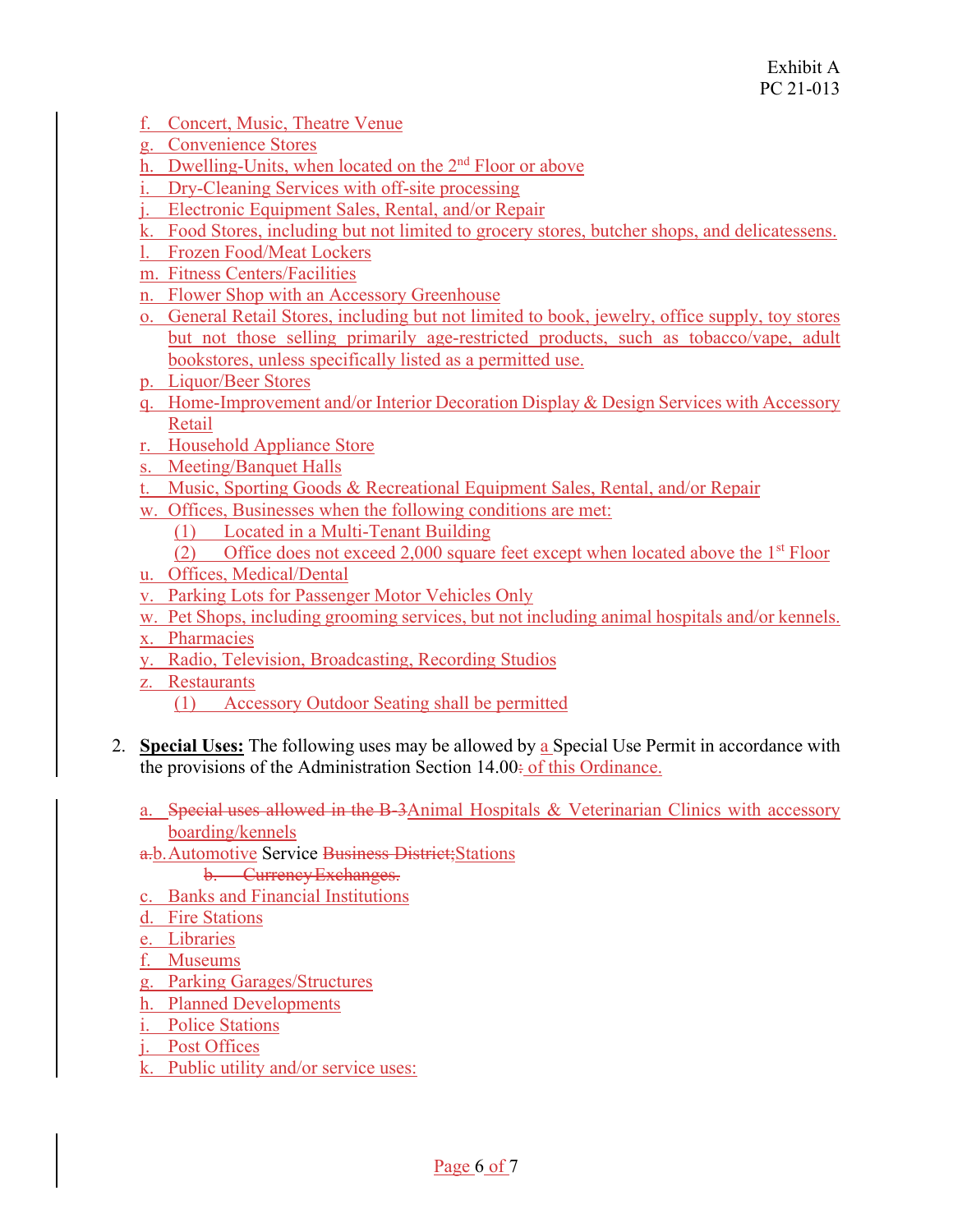- i. Essential services, including fully automated gas regulating stations and telephone exchanges; private or public utility substations or transmission corridors with a capacity no greater than 34 kilovolts.
	- (1) Railroad passenger stations when not located on railroad property.
	- (2) Sewage treatment plants.
	- (3) Waterworks, reservoirs, pumping stations, filtration plants, public.
	- (4) Other public or private utility service uses or buildings.
- l. Residential Uses:
	- (1) Two-Family Dwellings
	- (2) Semi-Detached Dwellings
	- (3) Multi-Family Dwellings, including but not limited to townhomes, rowhomes, apartments, and condominiums.
- m. Temporary Buildings (see Sec. 4.14)

- a. The sale of foodstuffs, beverages or articles intended for human consumption shall be conducted wholly within an enclosed building unless otherwise recommended by the Plan Commission and approved by the Village Board, with the exception for Restaurants.
- b. There shall be no manufacture, processing, or treatment of products other than that which is clearly incidental and essential to the retail business conducted on the same premises.
- c. Such uses, operations or products shall not be objectionable due to odor, dust, smoke, noise, vibration, or other similar causes.
- d. Dwelling units are not permitted below the second (2nd) story.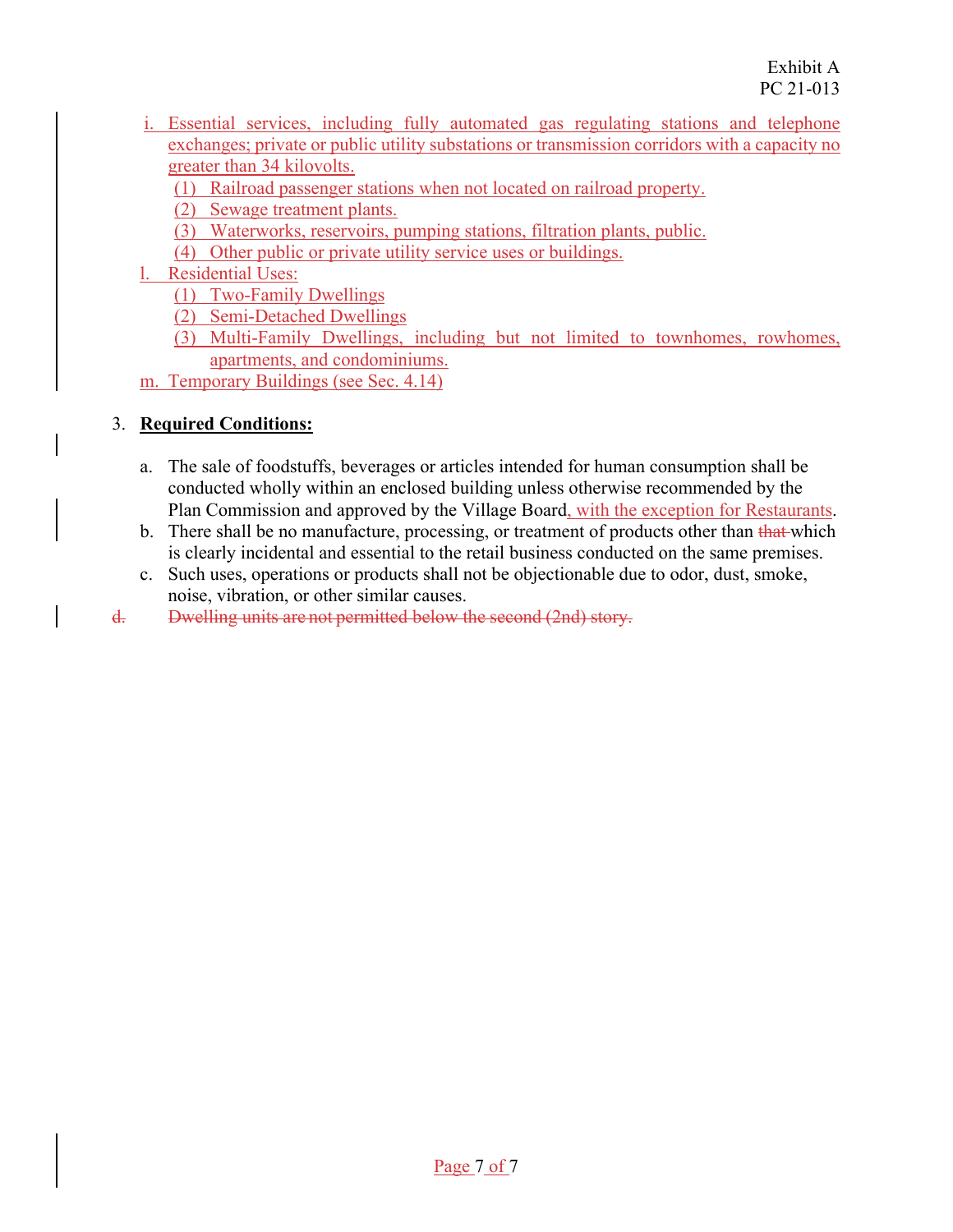#### **8.06 B-4 TRADITIONAL DOWNTOWN NORTH BUSINESS DISTRICT**

The B-4 Traditional Downtown North Business District is designed for the traditional downtown core of the Village, north of the railroad tracks, comprising retail, residential and limited office and government facilities. Within the B-4 Traditional Downtown Business District, the Downtown Design Guidelines shall apply.

- 1. **Permitted Uses:** The following uses are permitted:
	- a. Antique & General Houseware Retail and/or Repair
	- b. Bakeries, Coffee Shops, and other similar food-service businesses
	- c. Barber Shops and Beauty Salons
	- d. Business & Retail-Oriented Print Shops
	- e. Clothing, Shoe, Dressmaking and/or Tailor Shops
	- f. Convenience Stores
	- g. Dwelling-Units, when located on the 2nd Floor or above
	- h. Dry-Cleaning Services with off-site processing
	- i. Electronic Equipment Sales, Rental, and/or Repair
	- j. Food Stores, including but not limited to grocery stores, butcher shops, and delicatessens.
	- k. Fitness Centers/Facilities
	- l. Flower Shop with an Accessory Greenhouse
	- m. General Retail Stores, including but not limited to book, jewelry, office supply, toy stores but not those selling primarily age-restricted products, such as tobacco/vape, adult bookstores, unless specifically listed as a permitted use.
	- n. Home-Improvement and/or Interior Decoration Display  $&$  Design Services with Accessory Retail
	- o. Liquor/Beer Store
	- p. Music, Sporting Goods & Recreational Equipment Sales, Rental, and/or Repair
	- q. Offices, Businesses when the following conditions are met:
		- (1) Located in a Multi-Tenant Building
		- (2) Office does not exceed 2,000 square feet except when located above the  $1<sup>st</sup>$  Floor
	- r. Offices, Medical/Dental
	- s. Pet Shops, including grooming services, but not including animal hospitals and/or kennels.
	- t. Pharmacies
	- u. Restaurants
		- (1) Accessory Outdoor Seating shall be permitted
- 2. **Special Uses:** The following uses may be allowed by a Special Use Permit in accordance with the provisions of the Administration Section 14.00 of this Ordinance.
	- a. Banks and Financial Institutions
	- b. Fire Stations
	- c. Home-Improvement and/or Interior Decoration Display & Design Services with Retail
	- d. Libraries
	- e. Laundromats
	- f. Meeting & Banquet Halls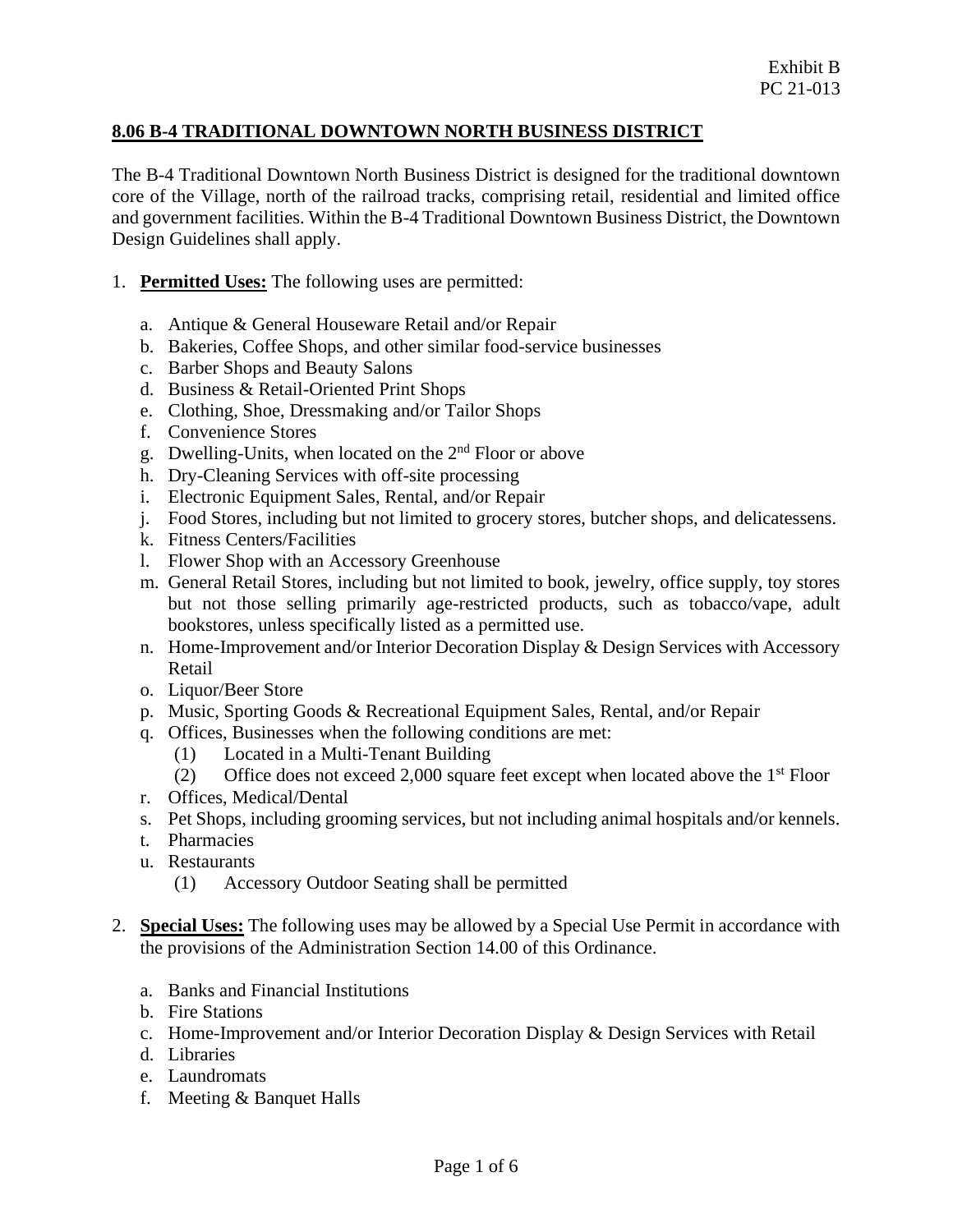- g. Parking Lots for Passenger Motor Vehicles
- h. Planned Developments
- i. Police Stations
- j. Post Offices
- k. Public utility and/or service uses:
	- (1) Essential services, including fully automated gas regulating stations and telephone exchanges; private or public utility substations or transmission corridors with a capacity no greater than 34 kilovolts.
	- (2) Railroad passenger stations when not located on railroad property.
	- (3) Sewage treatment plants.
	- (4) Waterworks, reservoirs, pumping stations, filtration plants, public.
	- (5) Other public or private utility service uses or buildings.
- l. Residential Uses:
	- (1) Two-Family Dwellings
	- (2) Semi-Detached Dwellings
	- (3) Multi-Family Dwellings, including but not limited to townhomes, rowhomes, apartments, and condominiums.
- m. Temporary Buildings (see Sec. 4.14)

- a. The sale of foodstuffs, beverages or articles intended for human consumption shall be conducted wholly within an enclosed building unless otherwise recommended by the Plan Commission and approved by the Village Board, with the exception for Restaurants.
- b. There shall be no manufacture, processing, or treatment of products other than which is clearly incidental and essential to the retail business conducted on the same premises.
- c. Such uses, operations or products shall not be objectionable due to odor, dust, smoke, noise, vibration, or other similar causes.

## **8.07 B-5 TRADITIONAL DOWNTOWN SOUTH BUSINESS DISTRICT**

The B-5 Traditional Downtown South Business District is designed for the traditional downtown core of the Village, south of the railroad tracks, comprising retail, residential and limited office and government facilities. It serves the entire community and provides a transition between more auto-oriented uses along Irving Park Road and the core, B-4 Downtown Business District. Within the B-5 Traditional Downtown South Business District, the Downtown Design Guidelines shall apply.

- 4. **Permitted Uses:** The following uses are permitted:
- a. Antique & General Houseware Retail and/or Repair
- b. Bakeries, Coffee Shops, and other similar food-service businesses
- c. Barber Shops and Beauty Salons
- d. Business & Retail-Oriented Print Shops
- e. Clothing, Shoe, Dressmaking and/or Tailor Shops
- f. Convenience Stores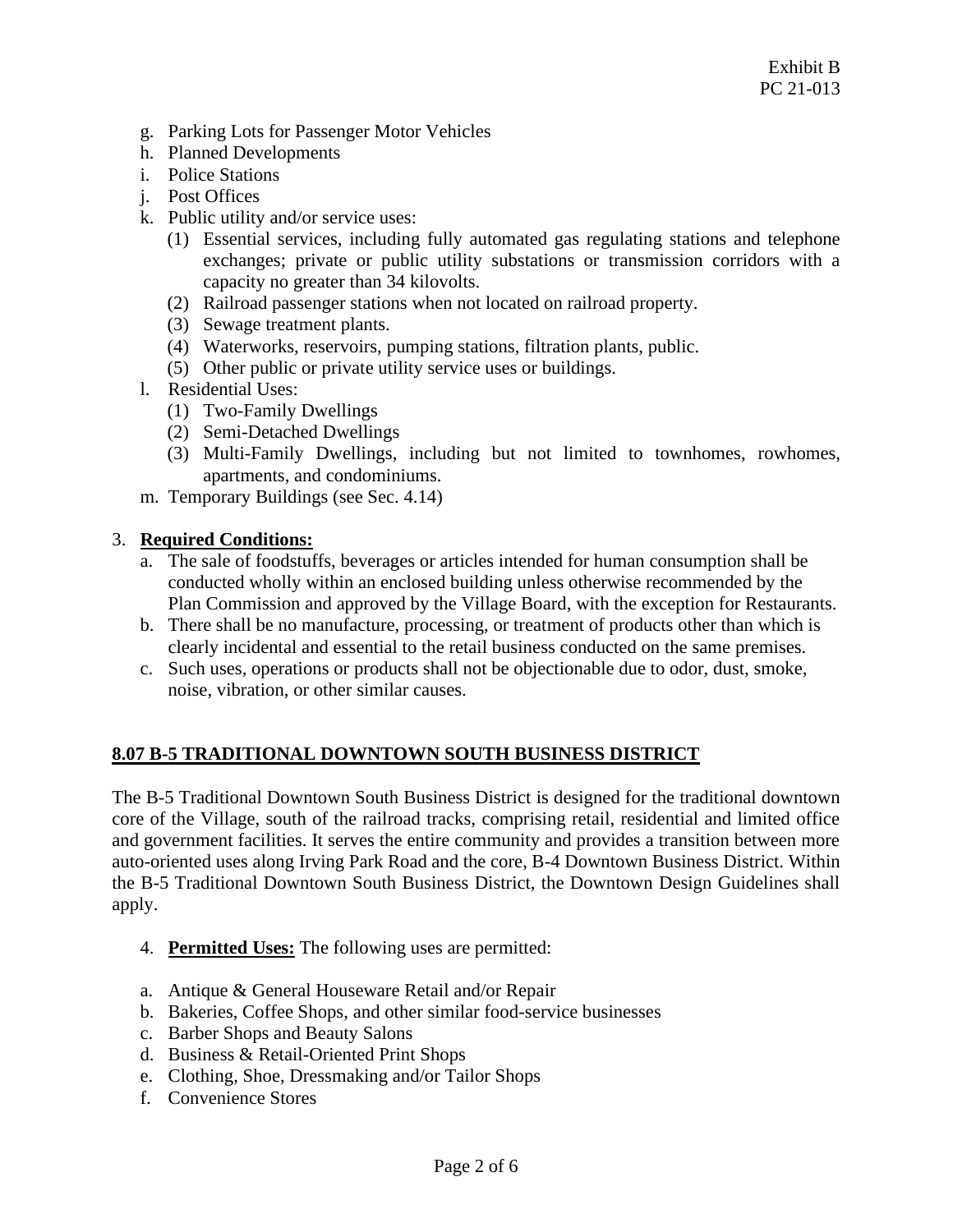- g. Dwelling-Units, when located on the 2nd Floor or above
- h. Dry-Cleaning Services with off-site processing
- i. Electronic Equipment Sales, Rental, and/or Repair
- j. Food Stores, including but not limited to grocery stores, butcher shops, and delicatessens.
- k. Fitness Centers/Facilities
- l. Flower Shop with an Accessory Greenhouse
- m. General Retail Stores, including but not limited to book, jewelry, office supply, toy stores but not those selling primarily age-restricted products, such as tobacco/vape, adult bookstores, unless specifically listed as a permitted use.
- n. Home-Improvement and/or Interior Decoration Display & Design Services with Accessory Retail
- o. Liquor/Beer Store
- p. Music, Sporting Goods & Recreational Equipment Sales, Rental, and/or Repair
- v. Offices, Businesses when the following conditions are met:
	- (1) Located in a Multi-Tenant Building
	- (2) Office does not exceed 2,000 square feet except when located above the  $1<sup>st</sup>$  Floor
- q. Offices, Medical/Dental
- r. Pet Shops, including grooming services, but not including animal hospitals and/or kennels.
- s. Pharmacies
- t. Restaurants
	- (1) Accessory Outdoor Seating shall be permitted
- 5. **Special Uses:** The following uses may be allowed by a Special Use Permit in accordance with the provisions of the Administration Section 14.00 of this Ordinance.
- d. Banks and Financial Institutions
- e. Fire Stations
- f. Home-Improvement and/or Interior Decoration Display & Design Services with Retail
- g. Libraries
- h. Laundromats
- i. Meeting & Banquet Halls
- j. Parking Lots for Passenger Motor Vehicles Only
- k. Planned Developments
- l. Police Stations
- m. Post Offices
- n. Public utility and/or service uses:
	- (1) Essential services, including fully automated gas regulating stations and telephone exchanges; private or public utility substations or transmission corridors with a capacity no greater than 34 kilovolts.
	- (2) Railroad passenger stations when not located on railroad property.
	- (3) Sewage treatment plants.
	- (4) Waterworks, reservoirs, pumping stations, filtration plants, public.
	- (5) Other public or private utility service uses or buildings.
- o. Residential Uses:
	- (1) Two-Family Dwellings
	- (2) Semi-Detached Dwellings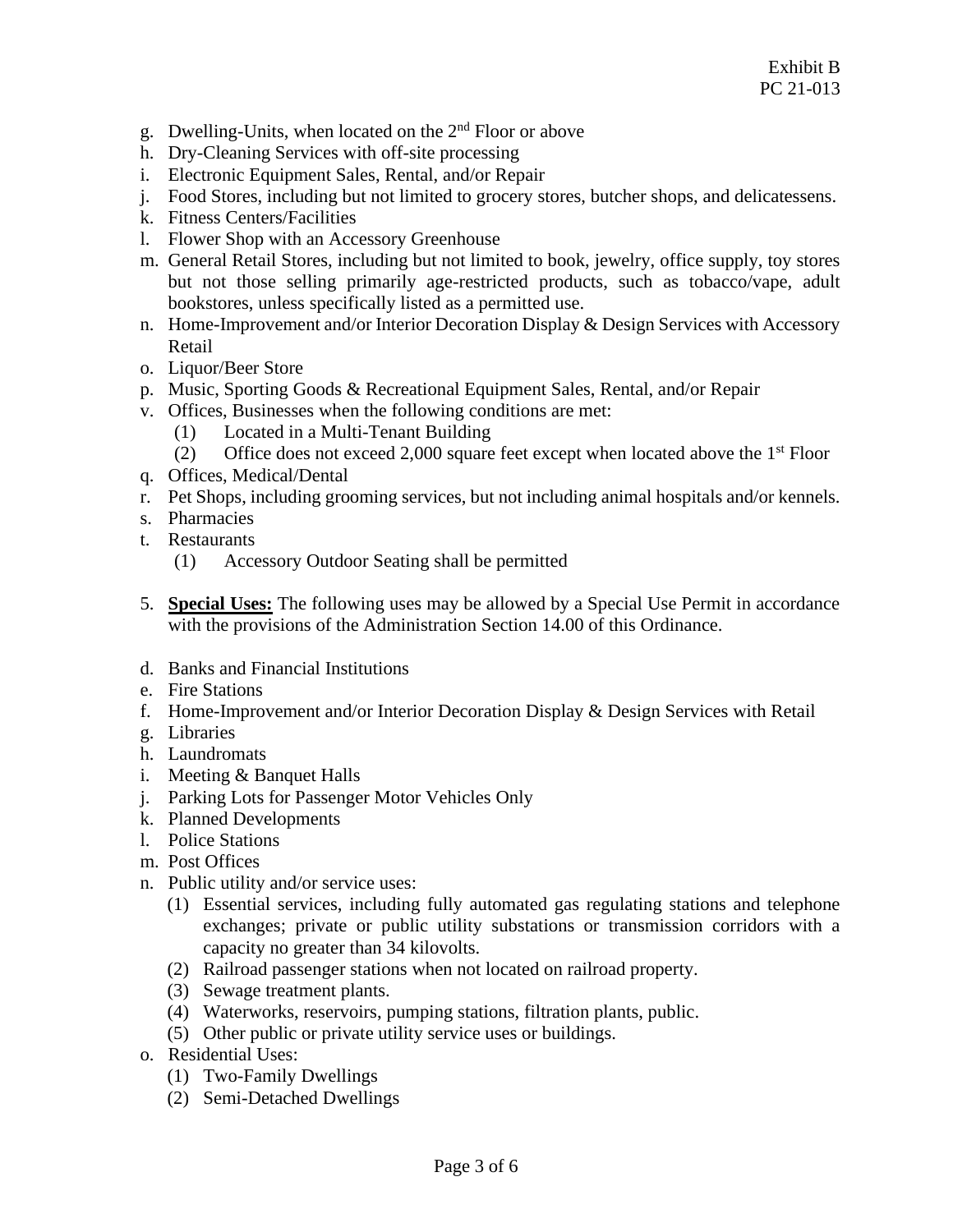- (3) Multi-Family Dwellings, including but not limited to townhomes, rowhomes, apartments, and condominiums.
- p. Temporary Buildings (see Sec. 4.14)

- q. The sale of foodstuffs, beverages or articles intended for human consumption shall be conducted wholly within an enclosed building unless otherwise recommended by the Plan Commission and approved by the Village Board, with the exception for Restaurants.
- r. There shall be no manufacture, processing, or treatment of products other than which is clearly incidental and essential to the retail business conducted on the same premises.
- s. Such uses, operations or products shall not be objectionable due to odor, dust, smoke, noise, vibration, or other similar causes.

## **8.08 B-6 IRVING PARK ROAD BUSINESS DISTRICT**

The B-6 Irving Park Corridor District is designed to accommodate high traffic, automobileoriented commercial uses along Irving Park Road, west of the traditional downtown area. Uses permitted in this district usually require larger and buildings and often provided services which are not compatible with other commercial or residential districts. Within the B-6 Irving Park Road Business District, the Downtown Design Guidelines shall apply.

- 1. **Permitted Uses:** The following uses are permitted:
	- a. Antique & General Houseware Retail and/or Repair
	- b. Bakeries, Coffee Shops, and other similar food-service businesses
	- c. Barber Shops and Beauty Salons
	- d. Business & Retail-Oriented Print Shops
	- e. Clothing, Shoe, Dressmaking and/or Tailor Shops
	- f. Concert, Music, Theatre Venue
	- g. Convenience Stores
	- h. Dwelling-Units, when located on the 2<sup>nd</sup> Floor or above
	- i. Dry-Cleaning Services with off-site processing
	- j. Electronic Equipment Sales, Rental, and/or Repair
	- k. Food Stores, including but not limited to grocery stores, butcher shops, and delicatessens.
	- l. Frozen Food/Meat Lockers
	- m. Fitness Centers/Facilities
	- n. Flower Shop with an Accessory Greenhouse
	- o. General Retail Stores, including but not limited to book, jewelry, office supply, toy stores but not those selling primarily age-restricted products, such as tobacco/vape, adult bookstores, unless specifically listed as a permitted use.
	- p. Liquor/Beer Stores
	- q. Home-Improvement and/or Interior Decoration Display  $&$  Design Services with Accessory Retail
	- r. Household Appliance Store
	- s. Meeting/Banquet Halls
	- t. Music, Sporting Goods & Recreational Equipment Sales, Rental, and/or Repair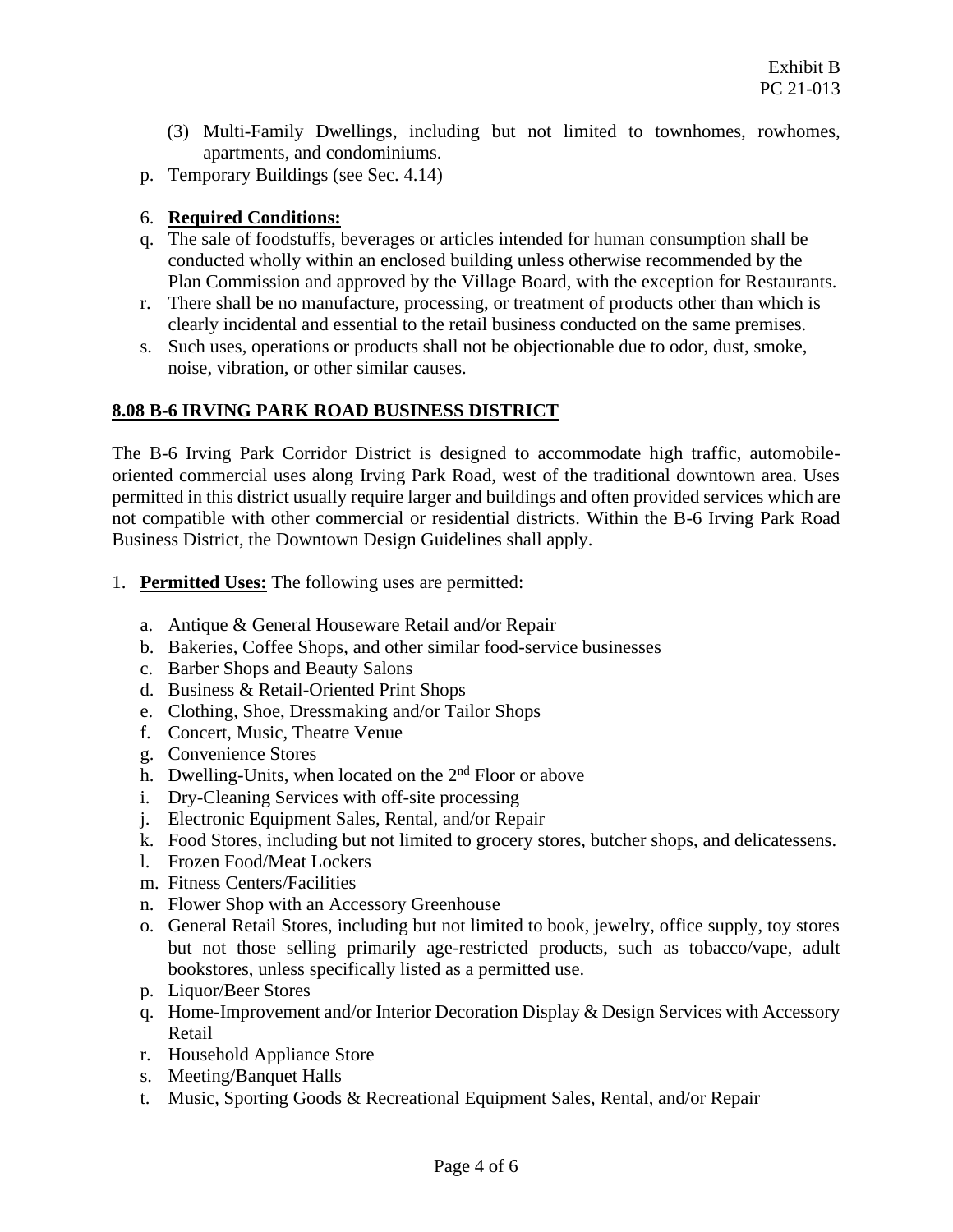- w. Offices, Businesses when the following conditions are met:
	- (1) Located in a Multi-Tenant Building
	- (2) Office does not exceed 2,000 square feet except when located above the  $1<sup>st</sup>$  Floor
- u. Offices, Medical/Dental
- v. Parking Lots for Passenger Motor Vehicles Only
- w. Pet Shops, including grooming services, but not including animal hospitals and/or kennels.
- x. Pharmacies
- y. Radio, Television, Broadcasting, Recording Studios
- z. Restaurants
	- (1) Accessory Outdoor Seating shall be permitted
- 2. **Special Uses:** The following uses may be allowed by a Special Use Permit in accordance with the provisions of the Administration Section 14.00 of this Ordinance.
	- a. Animal Hospitals & Veterinarian Clinics with accessory boarding/kennels
	- b. Automotive Service Stations
	- c. Banks and Financial Institutions
	- d. Fire Stations
	- e. Libraries
	- f. Museums
	- g. Parking Garages/Structures
	- h. Planned Developments
	- i. Police Stations
	- j. Post Offices
	- k. Public utility and/or service uses:
	- i. Essential services, including fully automated gas regulating stations and telephone exchanges; private or public utility substations or transmission corridors with a capacity no greater than 34 kilovolts.
		- (1) Railroad passenger stations when not located on railroad property.
		- (2) Sewage treatment plants.
		- (3) Waterworks, reservoirs, pumping stations, filtration plants, public.
		- (4) Other public or private utility service uses or buildings.
	- l. Residential Uses:
		- (1) Two-Family Dwellings
		- (2) Semi-Detached Dwellings
		- (3) Multi-Family Dwellings, including but not limited to townhomes, rowhomes, apartments, and condominiums.
	- m. Temporary Buildings (see Sec. 4.14)

- a. The sale of foodstuffs, beverages or articles intended for human consumption shall be conducted wholly within an enclosed building unless otherwise recommended by the Plan Commission and approved by the Village Board, with the exception for Restaurants.
- b. There shall be no manufacture, processing, or treatment of products other than which is clearly incidental and essential to the retail business conducted on the same premises.